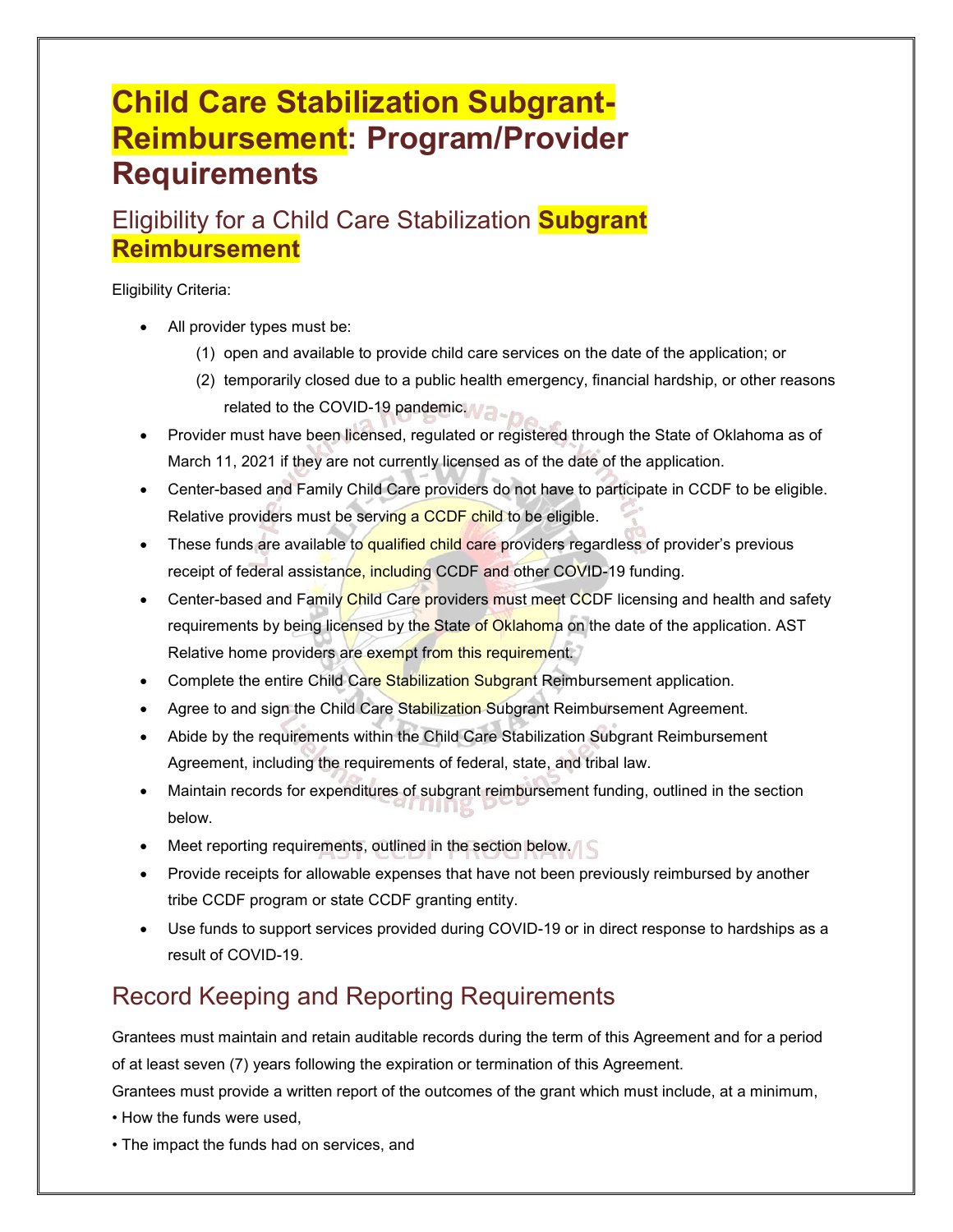• The amount of funds used.

Receipts of expenses dated March 11, 2021-Februrary 28, 2022. Examples of allowable expenses are:

a-pe-fa-yimin

- Staff wages & Benefits (Owner included)
- Staff Paid Sick Leave or Family Leave
- Staff Premium /Hazard Pay
- Staff Bonuses
- Staff Vaccine Related Costs (time at appointments & transportation costs)

Na ho-go

- Mortgage Payment/Rent/Lease
- Late Fees
- **Insurance**
- **Utilities**
- Phone/Internet
- Playground upgrades
- Bathroom upgrades
- Installing railings/ramps/automatic doors
- Kitchen upgrades
- Appliances for storage and food prep
- Replacing Doors or Windows
- Cleaning/Sanitizing Supplies
- PPE Equipment & Supplies
- Training (Health and Safety)
- Cleaning Services
- Equipment and Supplies- Indoor and Outdoor (Related to COVID-19)
- Business Software and Upgrades
- Tech Upgrades- Computer and IT
- Other Equipment
- **Office Supplies** 
	- AST CCDF PROGRAMS

ming Begins

- **Learning Supplies**
- Mental Health Services Costs